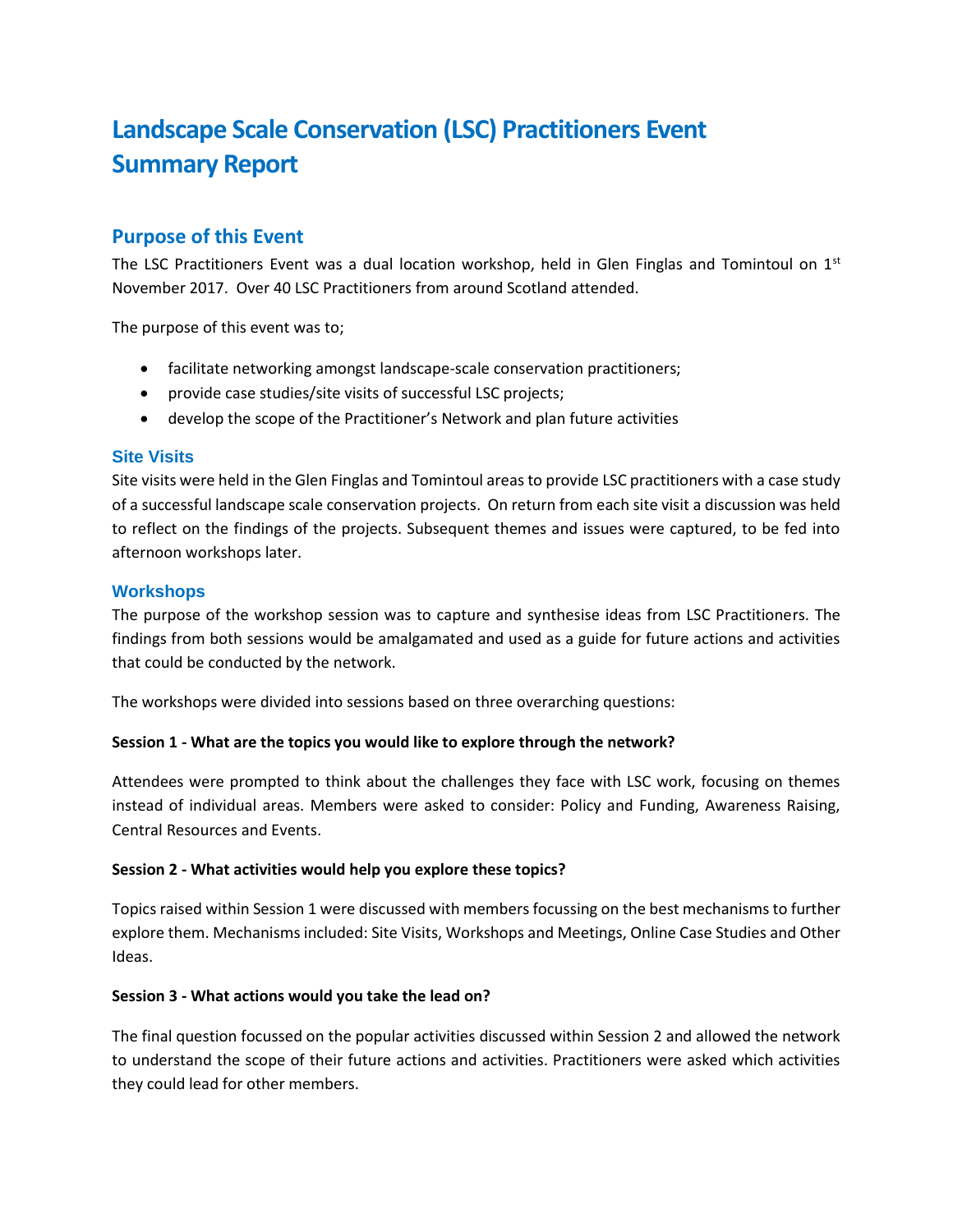## **Workshop Outputs**

## **Session 1 – A broad overview of the topics, and activities that LSC Practitioners would like to explore:**

| Overarching<br><b>Theme</b> | <b>Points of Interest</b>                                                                                                 |  |  |  |  |  |
|-----------------------------|---------------------------------------------------------------------------------------------------------------------------|--|--|--|--|--|
| <b>Information</b>          | Case Studies, Site Visits and Events<br>٠                                                                                 |  |  |  |  |  |
| <b>Sharing</b>              | Invite/ connect to other networks and organisations e.g. Oxfam<br>$\bullet$                                               |  |  |  |  |  |
|                             | Face to face networking and knowledge sharing<br>$\bullet$                                                                |  |  |  |  |  |
|                             | Central information source for funding opportunities and updates<br>$\bullet$                                             |  |  |  |  |  |
|                             | Face to Face is as important as online.<br>$\bullet$                                                                      |  |  |  |  |  |
|                             | Review Case studies and create report from findings.                                                                      |  |  |  |  |  |
| Partnership                 | Relationships between public and private sector e.g. Sponsorship/ support from businesses.<br>$\bullet$                   |  |  |  |  |  |
| <b>Working</b>              | Reduce competition between conservation bodies for same resources- Co-ordination of a<br>$\bullet$<br>strategic approach. |  |  |  |  |  |
|                             | Facilitate working partnerships with communities and different projects.<br>$\bullet$                                     |  |  |  |  |  |
|                             | Involve land ownership bodies and land owners at events.                                                                  |  |  |  |  |  |
|                             | Bring different voices together (cultural heritage)                                                                       |  |  |  |  |  |
| <b>Guidance</b>             | Funding/Financial Models - Case studies are key.<br>$\bullet$                                                             |  |  |  |  |  |
|                             | <b>Best Practice</b><br>$\bullet$                                                                                         |  |  |  |  |  |
|                             | Website to become a wider resource: signposting point, funding, practice, projects<br>$\bullet$                           |  |  |  |  |  |
|                             | Create a Site Visit Guide - a resource with information on good locations, topics and contacts.                           |  |  |  |  |  |
|                             | Clear objectives and Principles of Success                                                                                |  |  |  |  |  |
| <b>Capacity Building</b>    | Liaising with academic sector: Teaching programmes, Research, Placements.<br>$\bullet$                                    |  |  |  |  |  |
|                             | Community Land Ownership/ Management - jobs<br>$\bullet$                                                                  |  |  |  |  |  |
|                             | Supporting and guiding opportunities for communities to influence land management<br>$\bullet$                            |  |  |  |  |  |
|                             | Widen pool of groups with capacity to lead<br>$\bullet$                                                                   |  |  |  |  |  |
|                             | Coordinate training and skills opportunities<br>$\bullet$                                                                 |  |  |  |  |  |
|                             | Build 'LSC Champion' role or project.<br>$\bullet$                                                                        |  |  |  |  |  |
|                             | Target known gaps for recruitment of members and approach key individuals.                                                |  |  |  |  |  |
| <b>Policy and</b>           | Reporting to Government on LSC development and partnership activity.<br>$\bullet$                                         |  |  |  |  |  |
| Government                  | Potential changes to land management post-BREXIT<br>$\bullet$                                                             |  |  |  |  |  |
|                             | Informing Government about SRDP facilitating joint working                                                                |  |  |  |  |  |
| Land                        | Herbivore management<br>$\bullet$                                                                                         |  |  |  |  |  |
| Management                  | The relevance of the Lawton Principles<br>$\bullet$                                                                       |  |  |  |  |  |
|                             | Designation of Land eg. New National Parks<br>$\bullet$                                                                   |  |  |  |  |  |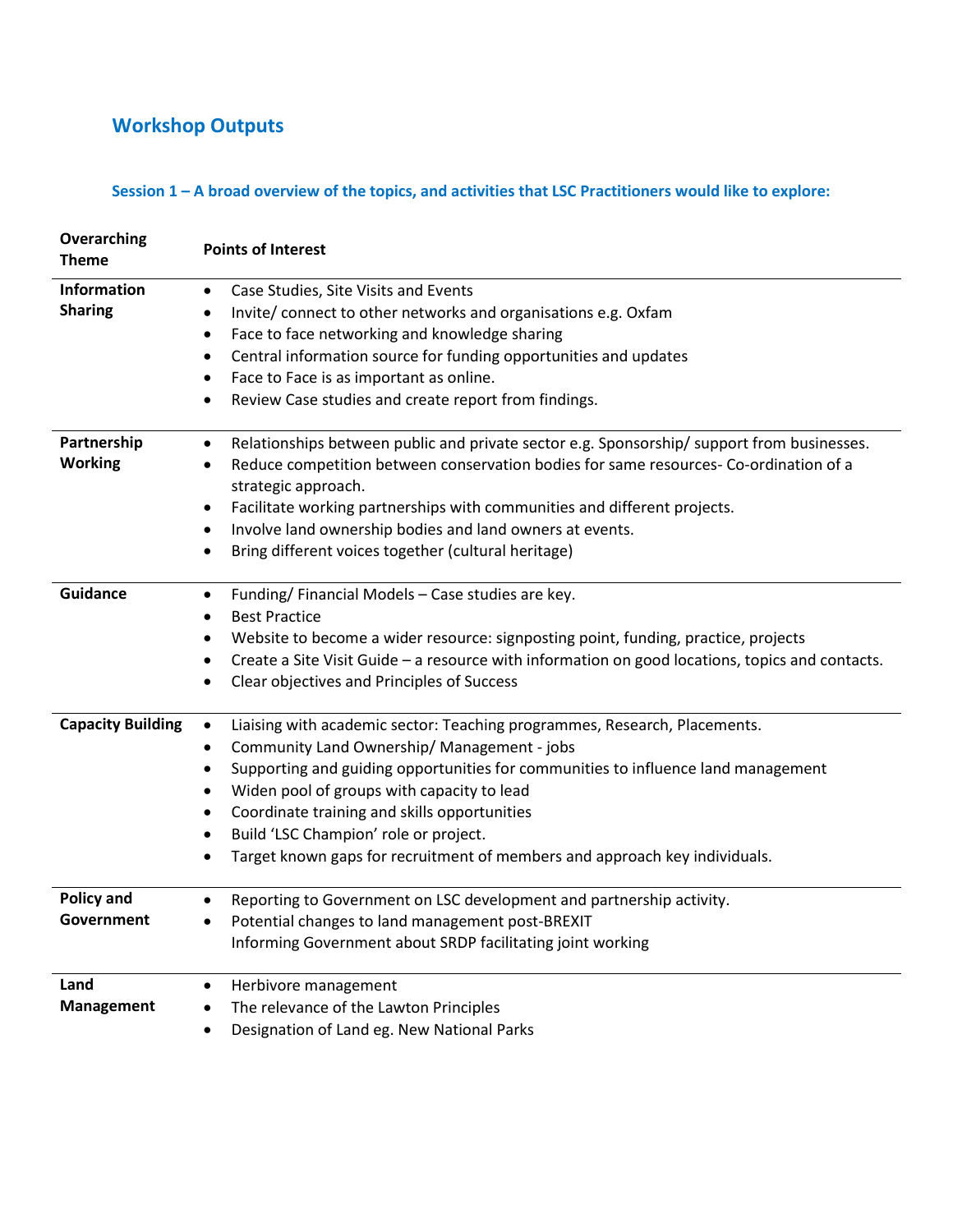| <b>Topic</b>                                 | <b>Suggested Activities</b>                                                                                                                                                                                                                                                                                                                                                                                                                                                                                                                                                                                                                                                                                                                                    |  |  |  |
|----------------------------------------------|----------------------------------------------------------------------------------------------------------------------------------------------------------------------------------------------------------------------------------------------------------------------------------------------------------------------------------------------------------------------------------------------------------------------------------------------------------------------------------------------------------------------------------------------------------------------------------------------------------------------------------------------------------------------------------------------------------------------------------------------------------------|--|--|--|
| Workshops/<br><b>Meetings</b>                | <b>Identity and Brand</b><br>$\bullet$<br>Project Planning - balancing aspirations, maintaining energy, selecting projects, the need for<br>٠<br>development consultants<br>Monitoring and Evaluation- lessons learned.<br>$\bullet$<br>Legacy - Planning and Management<br>$\bullet$<br>Engaging and Partnering with different groups- (Landowners, Businesses, Communities) - how<br>٠<br>to reach people, how to engage/communicate, how to work together, stakeholder analysis,<br>partnership/ management agreements, joint advocacy.<br>Funding - where is it, how to meet requirements, long term/ sustainable funding<br>٠<br>Habitat and species connectivity case studies and delivery<br>٠<br>More social and networking events.<br>٠               |  |  |  |
| Site Visits/<br>Demonstration<br><b>Days</b> | Events that engage government - meeting members and explaining benefits of LSC<br>$\bullet$<br>Learning Exchange and Best Practice Delivery events.<br>٠<br>Working with landowners - small vs. large, how to engage when there is no financial gain?<br>٠<br>Land management experience - what works? How to maximise ecological benefits?<br>٠<br>Community Engagement - how to reach them, how to maintain energy around partners and<br>$\bullet$<br>communities, how to bring them along with the project.                                                                                                                                                                                                                                                |  |  |  |
| <b>Online Case</b><br><b>Studies</b>         | Financial Case Studies - Funding coordination and management. Budget templates and<br>$\bullet$<br>management tools.<br>Contractor experiences - positive and negative and how to overcome issues.<br>٠<br>Promotion and branding - Demonstrating and Selling benefits of LSC projects<br>٠<br>Community Engagement - engaging deprived communities.<br>$\bullet$<br>Contacts and "Sources of Help" as part of website, put people in Video Case Studies and Clips-<br>٠<br>practitioners talking about their own successes and challenges.<br>Monitoring and evaluation - practitioners discussing their successes and challenges<br>٠<br><b>Legacy Planning</b><br>٠<br>Procurement frameworks-contractors/advice, machine rings, specialist equipment.<br>٠ |  |  |  |
| <b>Other</b>                                 | "Sell" Scottish Media sector a new narrative regarding landscape, habitat restoration and<br>$\bullet$<br>connectivity.<br>Coordinated liaison with key funding bodies (Government, HLF, Business sector etc.)<br>$\bullet$<br>Working group to communicate with major funders to get list of projects in area.<br>٠<br>Revitalise staff structure to reduce overburdening employees. Staff leaving towards end of<br>large project with x months to go.<br>Encourage projects with multiple outcomes e.g. biodiversity benefits, conservation vs income<br>generation. Resilience.                                                                                                                                                                            |  |  |  |

## **Session 2 - Activities that may help the network explore prominent topics:**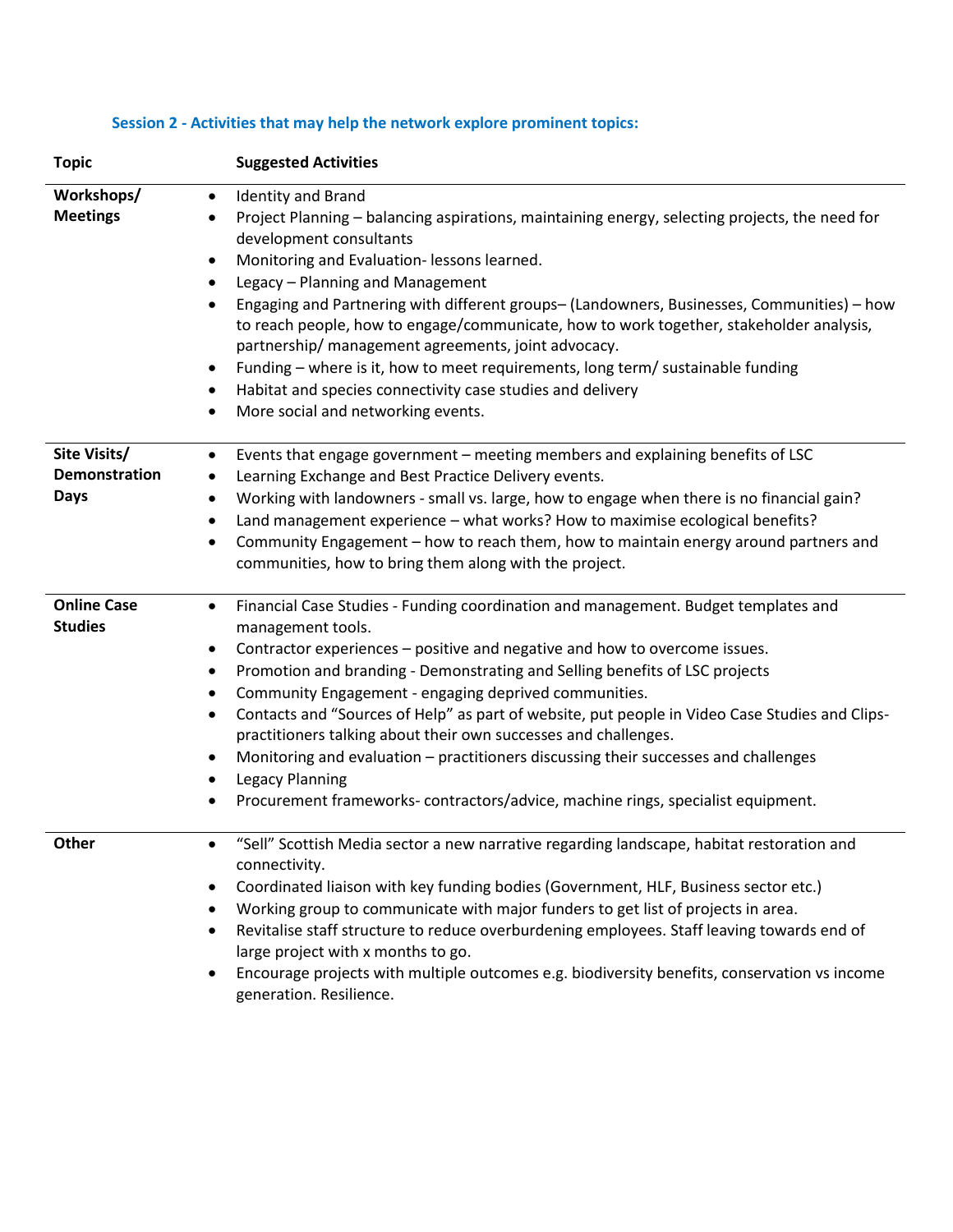#### **Session 3 - Actions LSC Practitioners will lead on:**

| Who                                                       | What                                                                                                   |  |  |  |  |
|-----------------------------------------------------------|--------------------------------------------------------------------------------------------------------|--|--|--|--|
| <b>Workshops and Meetings</b>                             |                                                                                                        |  |  |  |  |
| <b>Emilie at CSGNT</b>                                    | Organisation and support tasks<br>$\overline{\phantom{a}}$                                             |  |  |  |  |
| Inner Forth Landscape Initiative (IFLI)                   | Host an end of programme event<br>$\overline{\phantom{a}}$                                             |  |  |  |  |
| Highland Perthshire Communities Land                      | Facilitate visit to Dun Coilich with a focus on community engagement.<br>$\overline{\phantom{a}}$      |  |  |  |  |
| Trust                                                     |                                                                                                        |  |  |  |  |
| <b>LSC Working Group</b>                                  | Facilitate Project Development Workshop<br>$\overline{\phantom{a}}$                                    |  |  |  |  |
| <b>LSC Working Group</b>                                  | Facilitate workshops on legacy/monitoring and evaluation reporting.                                    |  |  |  |  |
| Sue Walker at IFLI                                        | Help develop communications and organise and site visit or social event                                |  |  |  |  |
| Tomintoul and Glenlivet LP (TGLP)                         | Support communications                                                                                 |  |  |  |  |
| <b>Site Visits and Demonstration Days</b>                 |                                                                                                        |  |  |  |  |
| <b>IFLI</b>                                               | Host a site visit and seminar of a chosen topic in 2018 and will ask their<br>$\overline{\phantom{a}}$ |  |  |  |  |
|                                                           | partners to contribute.                                                                                |  |  |  |  |
| East Ayrshire Coalfield Environment<br>Initiative (EACEI) | Facilitate a visit to view peatland restoration in East Ayrshire.                                      |  |  |  |  |
| Heart of Scotland Forest Partnership                      | Facilitate a site visit.                                                                               |  |  |  |  |
| Clyde Valley Woodlands                                    | Provide a case study/ host a site visit focusing on selling landscape scale                            |  |  |  |  |
|                                                           | interventions to communities.                                                                          |  |  |  |  |
| <b>RSPB</b>                                               | Host a visit to Clyde Valley Wader Initiative                                                          |  |  |  |  |
| <b>SNH</b>                                                | Facilitate a Sharing Good Practice Event<br>$\overline{\phantom{a}}$                                   |  |  |  |  |
| Plantlife Cairngorms Group                                | Training and demonstration on montane and alpine flora<br>$\overline{\phantom{a}}$                     |  |  |  |  |
| Plantlife Cairngorms Group                                | Training and demonstration on Caledonian pinewood flora                                                |  |  |  |  |
| <b>RSPB</b>                                               | Site visit of peatland restoration at Muirkirk                                                         |  |  |  |  |
| <b>RSPB</b>                                               | Site Visit - Forsinard                                                                                 |  |  |  |  |
| <b>TGLP</b>                                               | Site visit exploring river restoration project and delivery                                            |  |  |  |  |
| <b>TGLP</b>                                               | Demonstration of conserving natural and cultural heritage<br>simultaneously                            |  |  |  |  |
| <b>RSPB</b>                                               | Demonstration of RSPB Curlew Trial Management Project                                                  |  |  |  |  |
| <b>Online Case Studies</b>                                |                                                                                                        |  |  |  |  |
| <b>IFLI</b>                                               | Provide case studies for their project work and suggest to other LPs                                   |  |  |  |  |
| <b>IFLI</b>                                               | Provide an example of problematic budget management                                                    |  |  |  |  |
| IFLI + Gargunnock                                         | Share project lead agreements                                                                          |  |  |  |  |
| <b>TGLP</b>                                               | Provide case studies.                                                                                  |  |  |  |  |
| Coigach Assynt Living LP (CALLP)                          | Share contract details and a case study                                                                |  |  |  |  |
| <b>HOSFP</b>                                              | Provide a case study                                                                                   |  |  |  |  |
| <b>CALLP</b>                                              | Share partnership and management agreements                                                            |  |  |  |  |
| Other                                                     |                                                                                                        |  |  |  |  |
| Ian Mackenzie (SWT)                                       | Volunteered to investigate the Landscape Scale Nature Exchange<br>$\overline{\phantom{a}}$             |  |  |  |  |
| Toby Wilson (RSPB)                                        | Will provide templates for procurement frameworks and provide further                                  |  |  |  |  |
|                                                           | advice on this topic.                                                                                  |  |  |  |  |
| <b>TGLP</b>                                               | Assist with project and contract management<br>$\overline{\phantom{a}}$                                |  |  |  |  |
| <b>CALLP</b>                                              | Provide advice on building in redundancy packages for staff who<br>$\overline{\phantom{a}}$            |  |  |  |  |
|                                                           | continue a project until it is complete.                                                               |  |  |  |  |